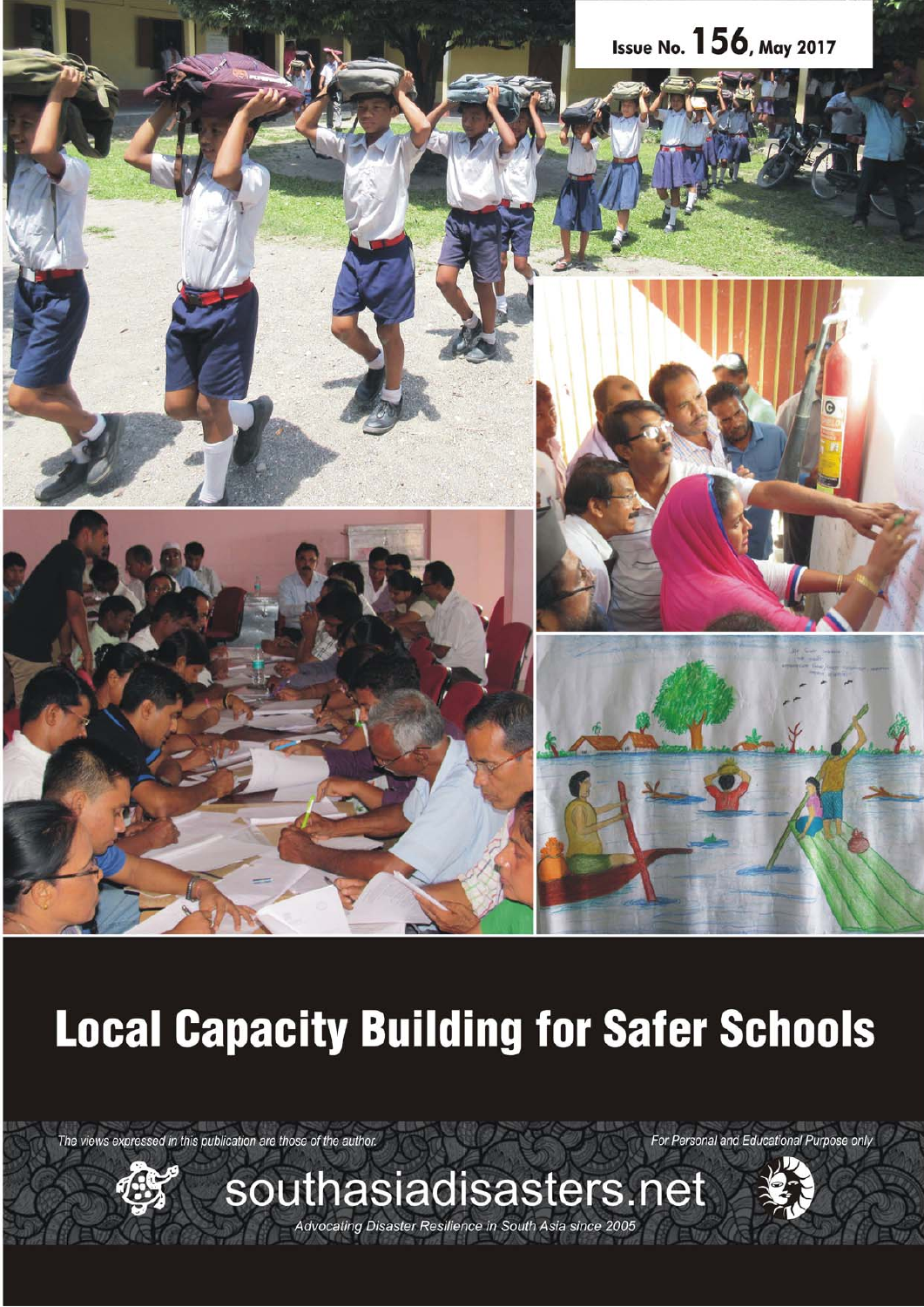### ABOUT THIS ISSUE

A ssam is one of the most<br>A hazard prone states in the<br> Indian union which is exposed to the risks of large earthquakes (as it lies in seismic zone V), incessant flooding and concomitant erosion, landslides and storms. Children bear a disproportionate burden of the adverse impacts of these hazards when they materialize into disasters. For instance, during the Assam floods of 2012, more than half the affected people were children. The detrimental impacts of such disasters are reflected in the dwindling trend noticed in several child welfare indices. In the exigent times brought on by disasters, children's access to quality education is severely inhibited. This underscores the need for pursuing the ideal of school safety in the state.

This issue of *Southasiadisasters.net* is titled 'Local Capacity Building for Safer Schools'. Taking note of the need to enhance school safety in the state, the Assam State Disaster Management Authority (ASDMA) has launched a massive capacity building initiative aimed to train the teachers of selected schools across the state on how to manage the risks in their respective schools. This issue contains an overview of this initiative, its main achievements and the lessons learnt.

By showcasing the success of capacity building school safety initiatives in Assam, this issue puts forward a strong case for replicating and upscaling Safer Schools efforts at Global Platform for Disaster Risk Reduction at Cancun, Maxico.

**– Kshitij Gupta,** AIDMI

### INTRODUCTION

# Capacity Building for Safer

Resilience building in Assam has always been a mammoth task. The state is exposed to a variety of hazards such as floods, earthquakes, landslides, erosion, storms and occasional droughts. Moreover, rapid urbanization and environmental degradation have increased the exposure of the state and its citizens to the aforesaid hazards. In the context of this enhanced vulnerability, the Assam State Disaster Management Authority (ASDMA) has taken up several initiatives across different themes to protect Assam and her citizens from such risks.

One such theme is school safety and child protection in emergencies. Due to their particular physical, social and psychological characteristics, children bear a disproportionate burden of the adverse impacts of disasters and emergencies. ASDMA recognized this increased vulnerability of children and takes up many actions to build their resilience to such extreme events. One area of ASDMA's intervention is School Safety.

School going children are one of the most vulnerable groups exposed to the adverse impacts of disasters and emergencies. It is therefore imperative that the resilience of schools should be improved against the various hazards. The best way of reducing disaster induced losses and improving the safety in schools is to build the capacity of the teachers and students through various activities.

In keeping with the vision of 'A Prepared State' and a 'Safer Assam', the ASDMA has initiated the phase of a massive capacity building programme called 'Training of Teachers on School Safety Including School Disaster Management Plans and Conduct of Mock Drills in Assam'. Covering all the 27 districts of Assam, this programme is a significant step towards capacity development for risk reduction in schools.

Under this programme, the All India Disaster Mitigation Institute (AIDMI) has been entrusted with the responsibility of conducting these school safety trainings. Under this programme a total of 4934 teachers from 3702 schools across all the 27 districts of the state have been covered. Not only did these trainings teach the technical side of disaster risk reduction to the school teachers, it also encouraged them to play an active role in managing their school level risks by drafting school disaster management plans (SDMP) for their respective schools. SDMP is a consolidated document that details the hazards in a school and consists of a response plan for all the identified hazard.

The importance bestowed by global and national level policy interventions like Sendai Framework for Disaster Risk Reduction (SFDRR) and India's National Disaster Management Plan (NDMP) on school safety underlie the significance of this theme. Staying true to the mandate of these frameworks/plans, ASDMA initiated this capacity building program on school safety to empower teachers at the local level to achieve resilience for their respective schools. **– AIDMI Team**

"This Karimganj emergency management Exercise, 2017 is an eye opener for all the people and organisations. This is high time to mainstream disaster risk reduction across district for preparing our district prepared against any disaster."

**– Mr. P. K Talukdar,** Deputy Commissioner, Karimganj, Assam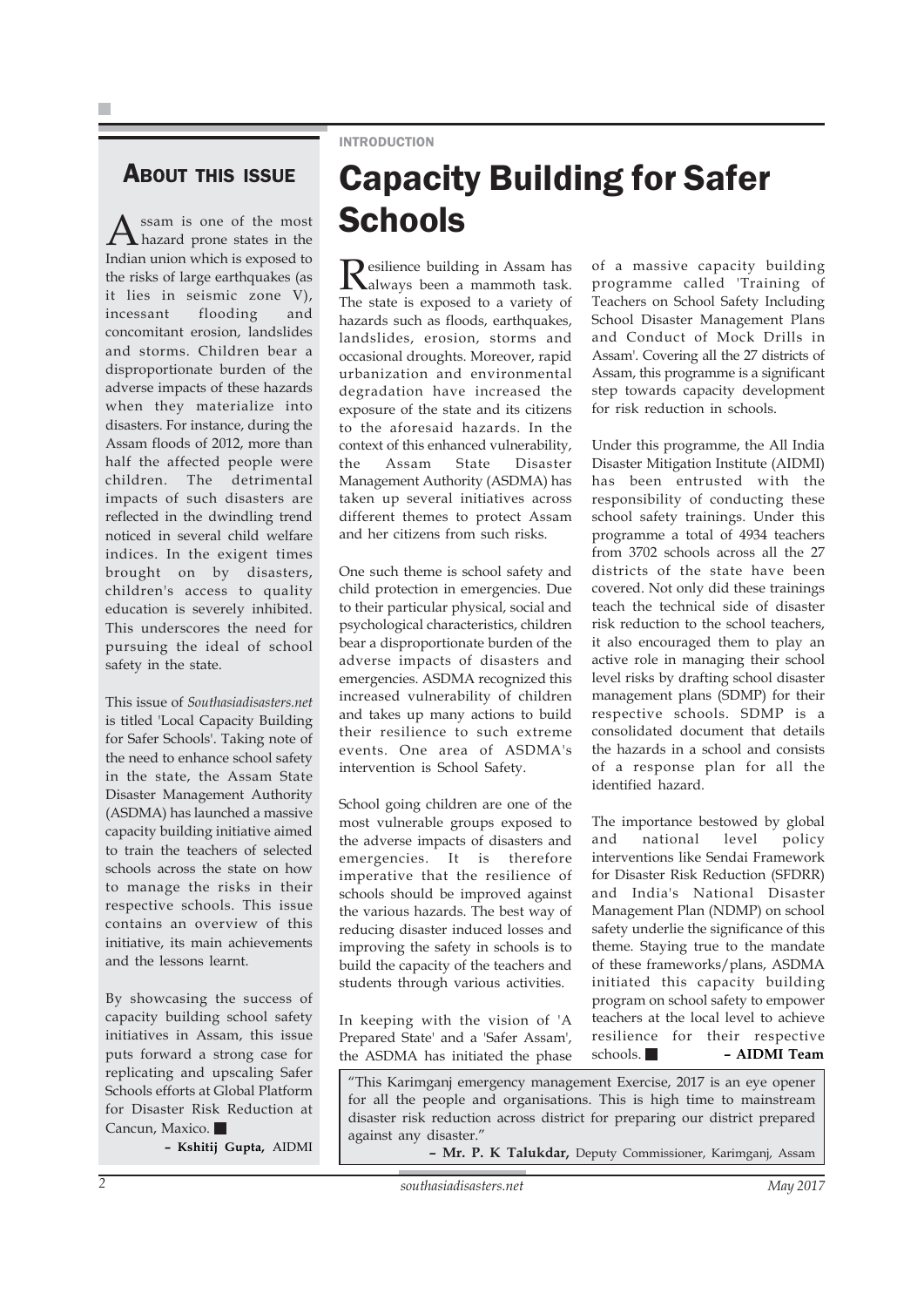### DRR AND EDUCATION

### Promoting Disaster Resilient Education in Assam

The year 2016 saw India embark<br>
on a journey of disaster resilience by launching its National Disaster Management Plan (NDMP). Hailed as one of first NDMPs to be aligned with the global Sendai Framework for Disaster Risk Reduction (SFDRR), India has taken an active stride in protecting its citizens against various disaster and climate risks. The Indian state of Assam exemplifies the spirit of NDMP by actively taking several resilience building initiatives.

The state of Assam has always been of strategic and cultural importance to India, and of keen interest to AIDMI. Assam is exposed to a variety of climate and disaster risks which include floods, earthquakes, landslides, strong winds, among others. Floods and the concomitant river erosion have had particularly debilitating impacts on Assam's citizens and the economy and citizens. In response to the state's enhanced vulnerability, AIDMI has found now in 27 districts over past four years, the Assam State Disaster Management Authority (ASDMA) routinely takes up initiatives to build the resilience of Assam and empower its citizens to manage such risks.

Children represent one of the most vulnerable demographic groups that are exposed to the adverse impacts of disasters and emergencies. Their vulnerability to such adverse impacts springs from their unique stage of physical, mental and social development along with their overdependence on parents and other caregivers during emergencies. AIDMI has found in now over 3000 schools children of Assam have shown their capacity to understand and address disaster risks. To protect children during disasters and emergencies, ASDMA has launched



Mr. Kamal Kishore Hazarika, District Project Officer, DDMA, Kokrajhar, addressing all the participants during the first day of the training.

phase 4 of 'Training of Teachers on School Safety including School Disaster Management Plans and Conduct of Mock Drills in Assam' programme. ASDMA is unique in India in this continued focus on children and schools. The children are eager. The teachers are able. The parents are supportive. And the Government of Assam is encouraging.

Working with teachers, children and the administration was a rewarding and enriching experience. Through this programme, the ASDMA trains school teachers in the essentials of disaster management so that they may make their schools safer for the children. Preparation of School Disaster Management Plan (SDMP) and carrying out mock drills (simulation exercises) gives practical exposure to the teachers and students of Assam on how to protect themselves and others during emergency situations. Having covered all the 27 districts of Assam, this programme is perhaps the most extensive and comprehensive effort taken by any state disaster management authority (SDMA) to safeguard the schools in India.

ASDMA's school safety initiative has covered 4934 teachers as participants from 3702 private and public schools across all the 27 districts of the state and has been largely successful in achieving its stated goals. While these numbers seem impressive, perhaps an even greater achievement of this initiative was that it encouraged teachers to voice their own perspectives on risk and safety in their respective schools. The process was enabling. This was welcome because it allowed for a more inclusive, relevant and holistic discourse surrounding school safety to emerge in Assam at the level where it matters the most. Through drafting of SDMPs, the teachers took ownership of the risk reduction process in their respective schools and shared with district authorities.

AIDMI has always strived to build the resilience of poor and marginalized communities of India to the various hazards faced by them. By collaborating with ASDMA on this initiative, AIDMI hopes to contribute in the effort of promoting a resilient education in Assam as well as make NDMP work at local level. **– Mihir R. Bhatt,** AIDMI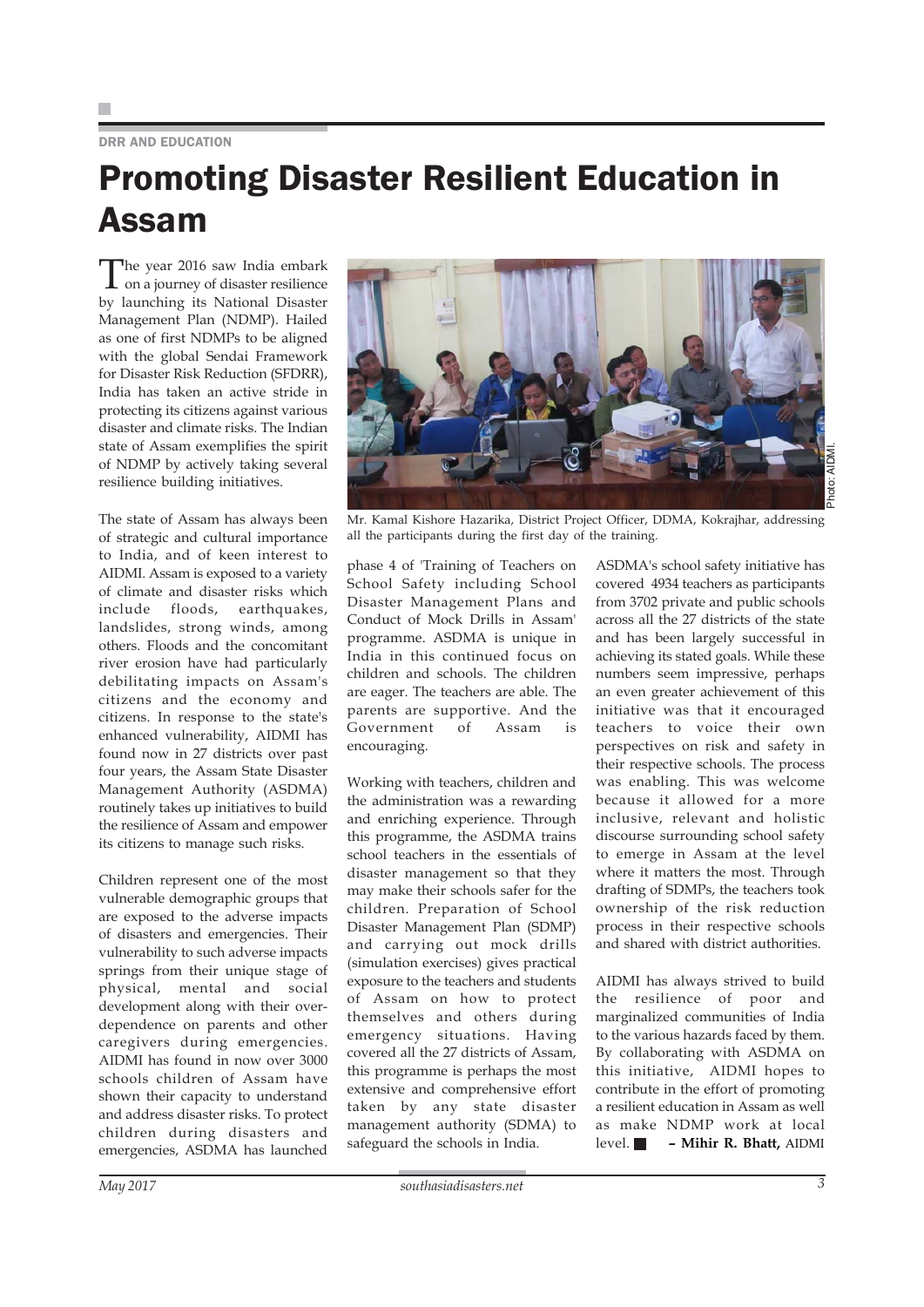### CASE STUDY School Safety Efforts in Assam

Disasters and risks to Assam are becoming increasingly complex due to the diversity of hazards affecting the state. Not only does the state lie on seismic zone V (which makes it susceptible to major earthquakes), it has been routinely ravaged by incessant annual flooding. Erosion, landslides and storms are other hazards that routinely wreak havoc on the state. The emergencies resulting from these hazards can quickly escalate in scope and severity resulting in significant human and economic losses.

One of the major adverse impacts of disasters and emergencies is the damage caused to schools and the subsequent disruption of education services. The disruption of education services has a debilitating impact on the future of many children. Therefore, the idea of safety of schools against disasters and emergencies becomes indispensable. Moreover, in the event of a disaster, schools serve as emergency shelters for the local community as well. Given the overall importance of schools in society, concerted efforts



Dr. Rajib Dutta Choudhry, District Project Officer (DPO), Kamrup (Rural), sensitised participants on need of school safety and briefed about initiatives of ASDMA and DDMA.

should be taken to ensure their safety against various climate and disaster risks.

The Assam State Disaster Management Authority (ASDMA) recognizes the above need for safer schools and education. Consequently, it has strived to build the resilience of schools through various initiatives. One such initiative is the capacity building project titled, 'Training of Teachers on School Safety including SDMP and Conduct of Mock Drills'.

Under this project, school teachers from select schools of a district are given training to reduce the disaster risks in their schools through drafting a school disaster management plan and through practicing mock drills. AIDMI is the technical institute that conducts these trainings. Since 2012, a total of 113 trainings covering 4934 teachers across all the 27 districts of Assam have been completed. These trainings have yielded 3416 school disaster management plans (SDMPs).

The following graphs capture the key highlights of ASDMA's School Safety Initiative:

Further, ASDMA with AIDMI has implemented 'Pilot School Disaster Management Plans through 'Model-School' Approach' in Kamrup Metro with 4 Schools (2 governments and 2 private) to understand the challenges faced by schools towards building safer education. A series of meetings with teachers, students and stakeholders were held to explain the objective and importance of SDMPs, to conduct Hazard, Vulnerability and Capacity Assessment (HVCA) of their

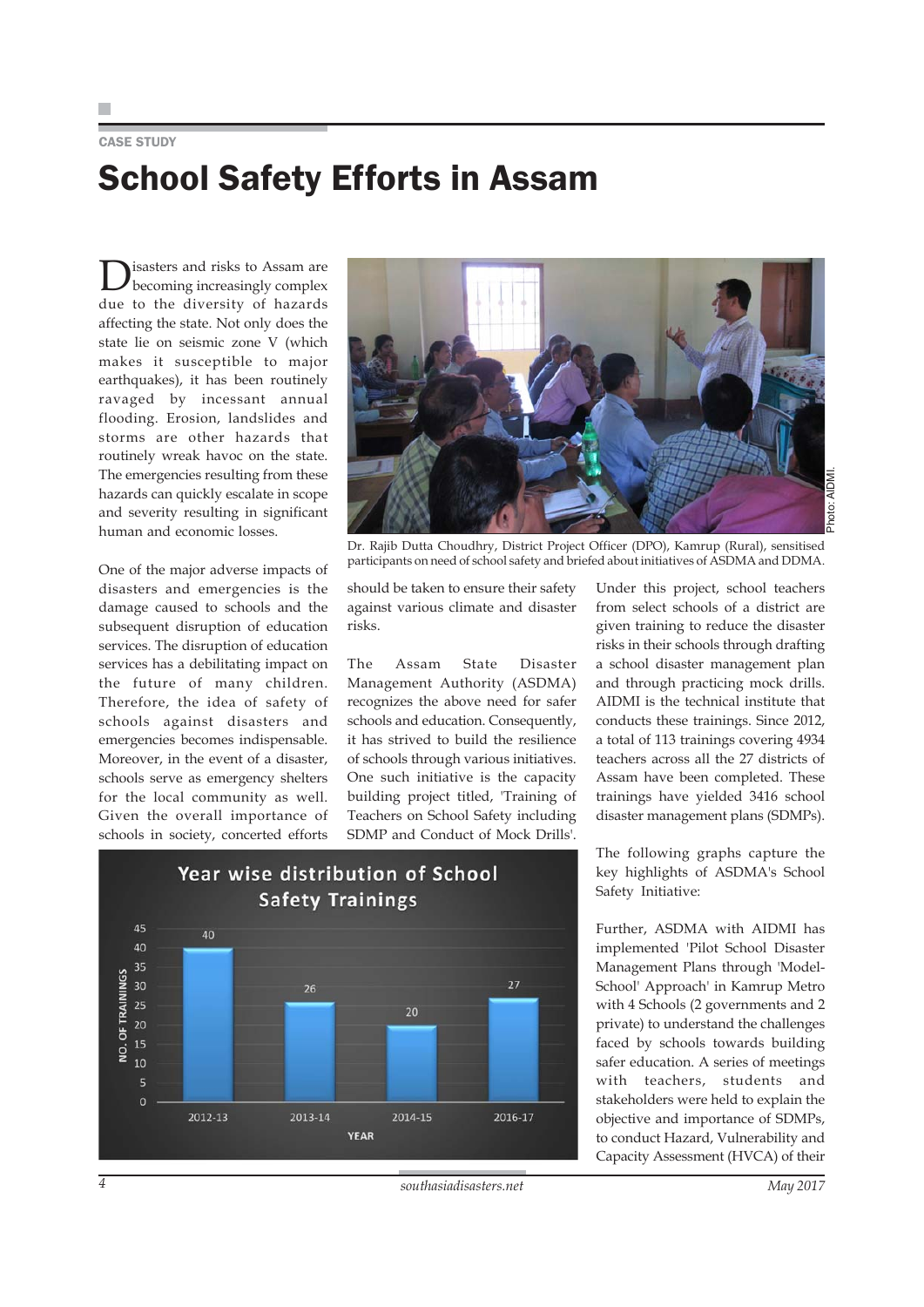

schools and to prepare SDMPs (which are based on the guidelines suggested by National Disaster Management Authority (NDMA) under National School Safety Program (NSSP)). Different teams such as Disaster Management team, Search and Rescue team, Fire Safety team amongst others involving school staff and students were formed under School Disaster Management Committee to carry out a 'School Safety Audit' that helped them find out about gaps in safety and non-structural mitigation measures. These teams are committed to build disaster resilient schools by conducting periodical safety audits, updating SDMPs, conducting mock drills and other DM activities. Disaster Mitigation Fund worth INR

35,000 was provided to each school to build disaster resilient schools. Following are some of the nonstructural mitigation measures found under the project:

- 1. Additional fire extinguisher for mid-day meals kitchen
- 2. Fixing book shelves, admirals and securing chemical laboratory bottles/racks and placing of warning signs with safety measures
- 3. Electricity safety audit and repairing/replacement vulnerable appliances including calendar for routine check up
- 4. Fire safety audit and fire safety measures by placing of sand buckets, displaying maps of fire extinguisher locations/ evacuation routes/location of Emergency Support Function (ESFs), display

of emergency numbers through visible tools, routine assessment of gas cylinder accessories checking/ replacement/repairing

- 5. Measures for control of mosquito breeding and other vectors and preparation of annual routine
- 6. Development of IEC materials on water/vector borne diseases, safe evacuation processes, first aid, earthquake preparedness, integrative school-teacherstudents-parents involvement
- 7. Provision for emergency exit channels and diversification of exit routes through temporary channels for safe/rapid emergency evacuation
- 8. Cleanliness of water drainage system to ensure rapid drainage of logged water through appropriate channel.
- 9. Training of Teachers and staff members on Conducting Mock Drill, Search & Rescue, First Aid and Rights Protection, Accountability and DRR.

By taking various initiatives, ASDMA has done a commendable job of protecting its citizens against the various climate and disaster risks. Its school safety initiative will go down as perhaps the most comprehensive in building the resilience of the state's school and its children.

**– Sonali Das,** AIDMI



"The discussion on specific conditions that may increase the impact of an impending hazard was important for building a perspective. The training techniques and deliberations were appealing and motivating to encourage us for greater involvement." **– Mr. Rajesh Dey,** Railway High School, Mariani, Jorhat

Photo: AIDMI.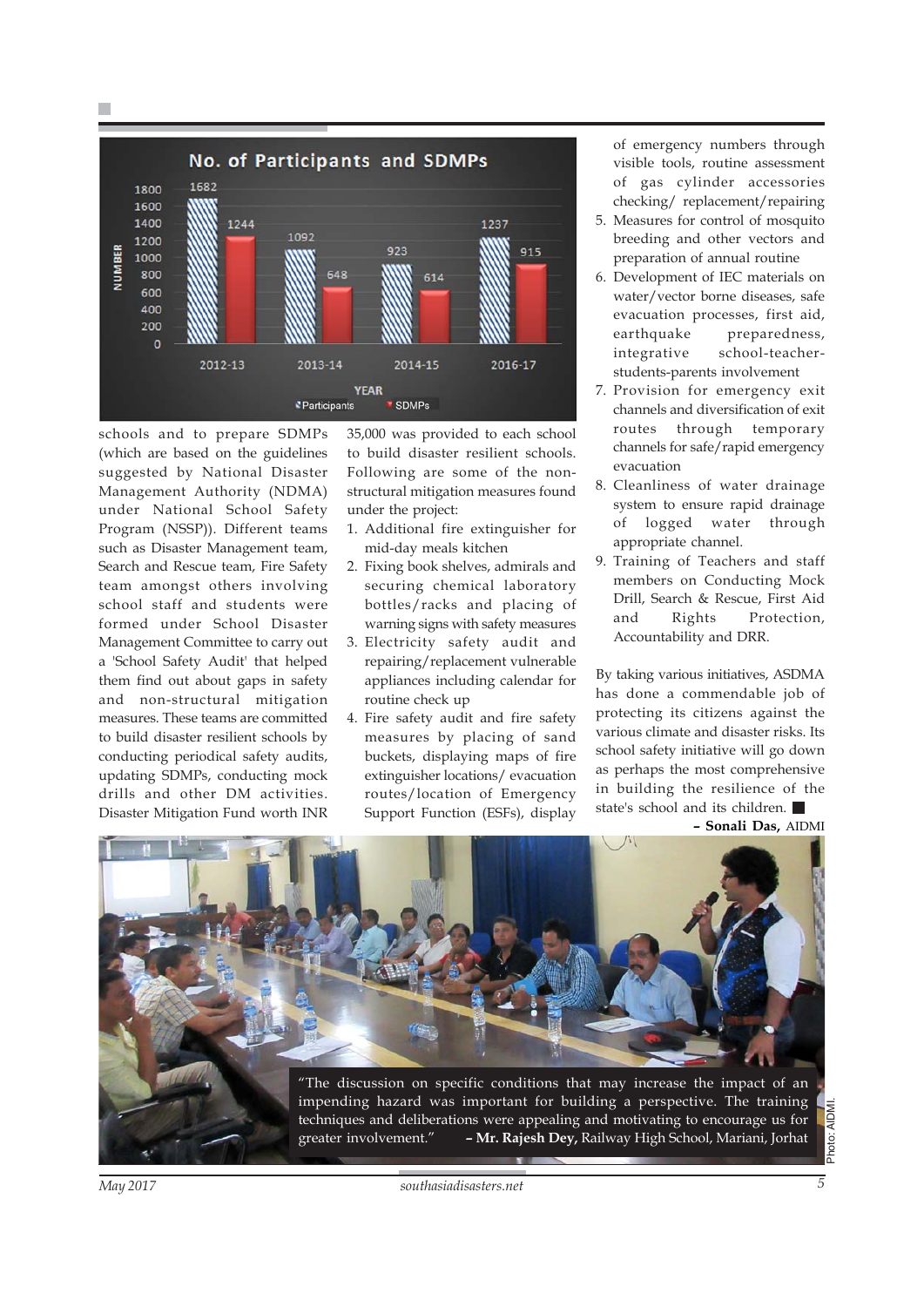### **Quotes from Participants**

"Participating in this three days training programme, I felt very good and this programme is very essential for every school teacher and until and unless we will spread this knowledge to others then it will not work. This type of training should be conducted at regular intervals of time."

- Dhruba Goyary, Gargaon ME School, Chirang



"There was much to think and write. We have taken many trainings but this was very unique. We could comprehend issues that hardly came to my mind before. My sense of visualization has increased manifold."

- Smt. Ruma Biswas, Assistant Teacher, Swami Vivekananda Bohumukhi Vidyamandir High School, Silchar "This training has undoubtedly enhanced our overall understanding on school safety. We learnt a lot. This will help us in looking at our roles as teachers from a different perspective all together."

- Rohini Singha, MC Junior College, Harangajao, Dima Hasao



"I am very impressed by the trainers, who have provided a clear idea about the said training. The impact of the training will extend to the society through our respected teachers regarding the safety measures as well."

- Bijay Narzary, Chapaguri High School, Chapaguri, Baksa



"Identifying school risk is the key element which can drive a school to safety, it also differs based on the geographical location and surrounded environment of school.'

- Mr. Ridip Saikia, Assistant Teacher, Machkhowa Bengenaga High School, Dhemaji



"This training has been very helpful for teachers in preparing Disaster Management Plans of their schools. The training was very nice, interactive along with knowledgeable resource persons. Thank you."

- Namrata Sahariah, Kharupetia town Girls HS School, Kharupetia, Darrang



southasiadisasters.net

May 2017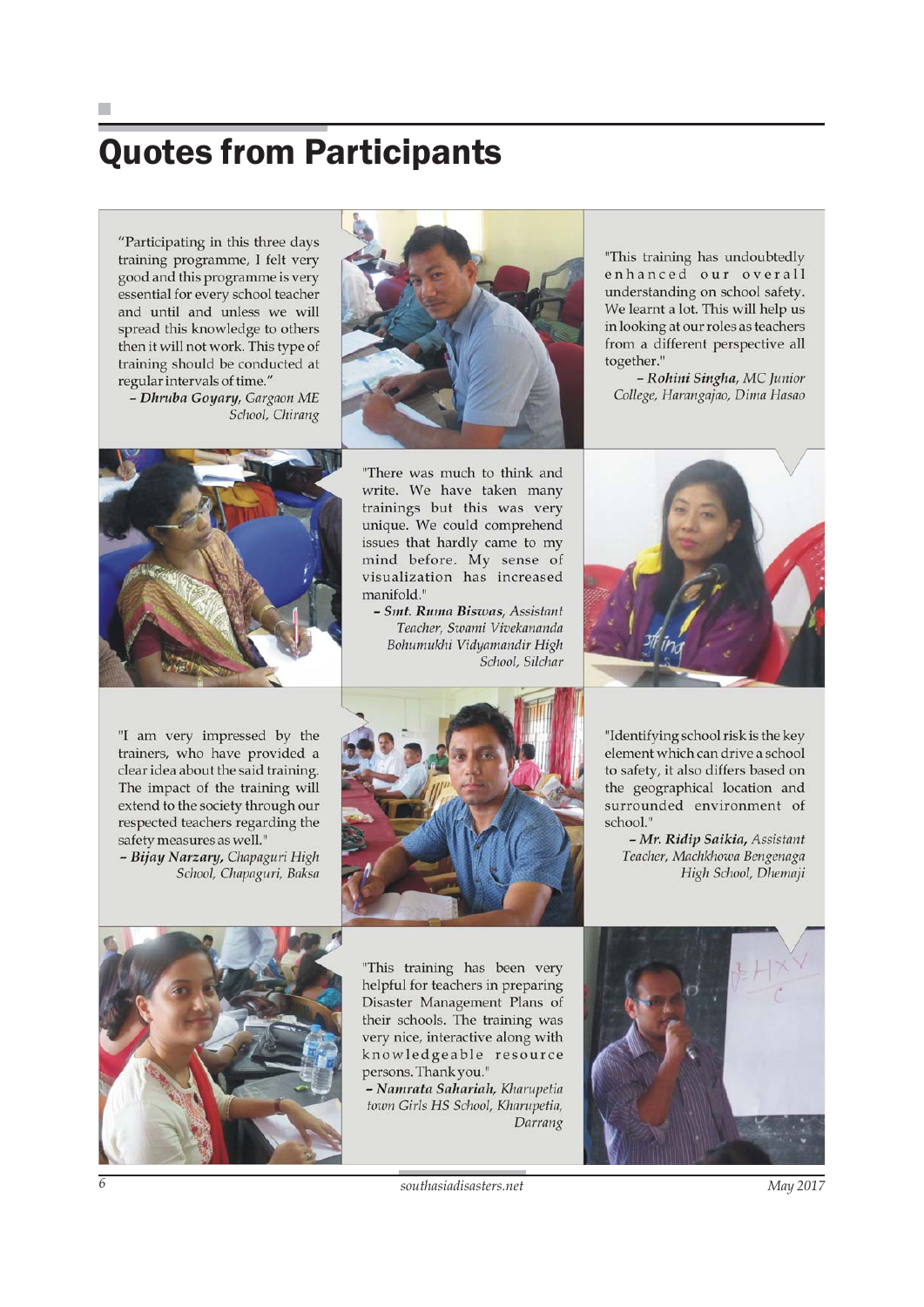DRR AND EDUCATION

### DRR Education to make Hospitals Safer

### **I**ntroduction

Introduction<br>
Chronically weak health systems are characterized by underinvestment in health, poor facility location, design and construction, lack of emergency plans and untrained staff. A combination of these factors can result in fragile health systems that collapse during a disaster, with immediate and future public health consequences.

Health education encompasses various methods used to inform people about health issues and to persuade and enable them to adopt lifestyles that will improve their overall health condition. It highlights healthy behavior and also shows how to inculcate these behaviors with skills development and motivation.

Quality education can deliver life– saving and life sustaining knowledge, skills, and attitudes that protect children and youth during and after disasters. The inclusion of Disaster Risk Reduction (DRR) education in secondary school and college curriculum will increase the safety of health services and the resilience of hospitals located in disaster prone regions. Knowledge and skills in turn prompt first responders to act, responsibly and responsively when their families and communities are threatened.

Disaster Risk Reduction (DRR) education is about building an understanding of the causes, nature and effects of hazards while fostering a range of competencies and skills to enable learners to contribute proactively to the prevention and mitigation of disaster. The resilience of a hospital to a disaster/emergency can be described as the hospital's ability to resist, absorb and respond to the shock of disasters/emergencies while maintaining critical functions and then either recover to its original position or an improved one.

### Scope of DRR Education

The Sendai Framework for Disaster Risk Reduction adopted at the Third UN World Conference on Disaster Risk Reduction in 2015, provides ample recognition to DRR education and calls for sustained global public education and awareness campaigns, increased investments to promote the resilience of education systems and educational facilities, and reducing the exposure and new risk for medical facilities. It also underlines the critical need to increase public education and awareness in post-disaster recovery and reconstruction by sharing of experience, good practices, training and education.(1)

Knowledge can be learnt from books, but if it is to be internalized, then it needs to be drawn upon and tested within real life contexts. Skills need to be practised if they are to be honed. Skills, attitudes and values must be optimally challenged, tested and rethought through dialog and debate for best results.

### The DRR Learning Methodology

A varied number of learning modalities are available to educate the youth in aspects of DRR in healthcare sector:

(a) Interactive Learning: brain storming (i.e., spontaneously offering ideas on a given topic, all ideas being accepted, prior



to the categorization, organization and evaluation of the ideas)

- (b) Discussions in pairs, small groups and with the whole group
- (c) Interactive multi-media presentations (by students, teacher, DRR-related visiting speakers)
- (d) Affective learning: sharing feelings about threats and disasters; empathetic exercises based upon those caught up in disasters
- (e) Inquiry Learning: team case study research and analysis
- (f) Internet enquiries; project work
- (g) Surrogate Experiential Learning: filmmaking, board games, role plays, drama (sketches, mime, puppetry), simulation gaming; school assemblies on disaster topics
- (h) Field Experiential Learning: field trips to disaster support services; hazard mapping and vulnerability assessment in schools and in communities; community hazard transects; reviewing emergency plans; interviewing local community members on hazards and hazard/disaster memories
- (i) Action Learning: student community partnerships to raise hazard awareness, develop risk maps and risk reduction plans; poster campaigns; street theatre; risk reduction campaigns (e.g., tree planting)
- (j) Imaginational learning. This modality entails using one's imagination to envision positive and negative outcomes, to reach into past times of hazard and learn from them, to mentally walk through what to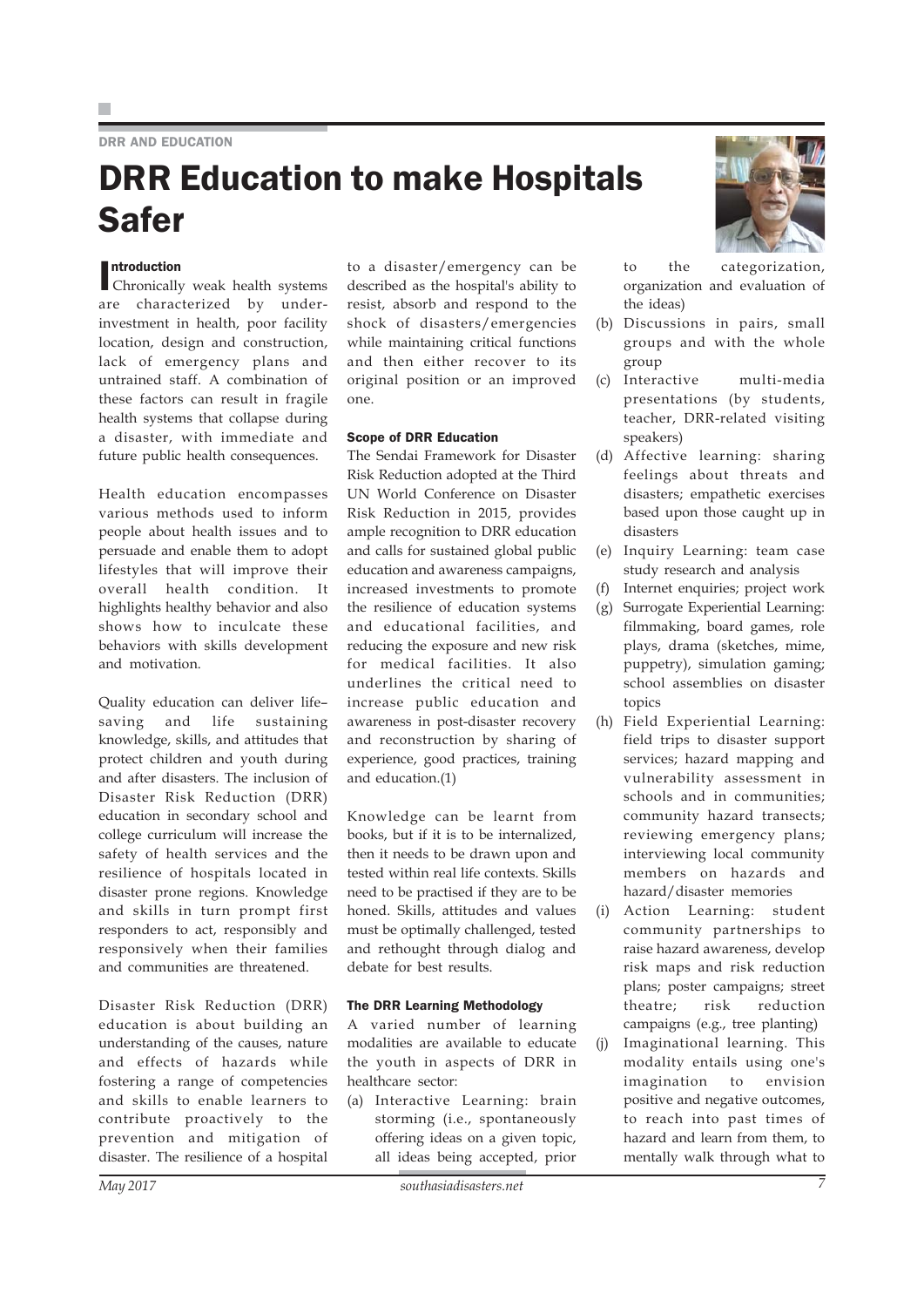do in crisis circumstances, to envision the impact a hazard might have on a community (prior to working on preemption). Under this heading, guided visualization activities and circle storytelling (i.e., telling stories sitting around a circle) might figure in the DRR pedagogical repertoire.

### The Goals of DRR Education

The ultimate target of DRR education is to:

- Gain an understanding of key disaster risk reduction concepts and practices related to hazard, disaster, emergency, risk, risk reduction, vulnerability and resilience and also the application of these concepts to specific hazard circumstances in the local community.
- Gain thorough knowledge of multi hazard building codes and mitigation measures to ensure the disaster safety of hospitals. The process and procedures of detailed structural and non structural analysis, good practices of making hospitals safe from disasters risk reduction in the design and construction of all new health facilities, and by reducing vulnerability in existing health facilities through selecting and retrofitting the most critical facilities.
- Ability to compute all components of the Hospital Safety Index prepared by the Disaster Mitigation Advisory Group (DiMAG) and categorize hospitals according to their vulnerabilities.(2)
- Methods of setting up mobile/ tented portable hospitals having the capability to support field surgery, and other critical care in the field in the absence of/ damage to hospitals.
- Creation of surging plans to improve surge capacity and mass-casualty/incident triage.
- Conduct of disaster trainings and drills at least twice yearly to improve hospital medical response efficiency.
- Evolve training curriculums and update them regularly. The content of training included cardiopulmonary resuscitation, advanced airway management, basic skills for the treatment of trauma, transfer of casualties, disaster management and triage.
- Have a practical understanding of key DRR practices like, hazard mapping and monitoring, early warning, evacuation, forecasting and basic safety measures.
- Understand the meanings and principles of conservation, sustainable development and the dynamics of climate change.
- Have the ability to engage in dialogue and discussion with peers, teachers, family and community members from different socio-cultural backgrounds about hazards, disasters and disaster risk reduction, using appropriate and creative modes of communication (e.g., brochures, arts, music, song, theatre, puppetry, posters, poems, social media, radio, film).
- Develop critical thinking and problem-solving as well as social and emotional life skills essential for groups threatened or affected by disasters.
- Have the ability to campaign for sounder disaster risk reduction measures using electronic and traditional media, drama performance, art, petitioning, lobbying and engaging in public forums in which ideas are shaped and shared (3,4).

### Conclusion

In India, there are nearly 115 government and 170 private medical colleges, 300 dental colleges, 400 nursing colleges, besides numerous paramedical and pharmaceutical sciences institutions and universities, floating course providers in mental health/social work/community medicine/behavioral sciences. The enormous health workforce available must be indoctrinated and made to serve as agents of disaster risk reduction. Creating a cadre of (like NSS/NCC, NDRF, etc.) students, faculty members and staff well versed in aspects of healthcare during disasters must be taken up on a war footing.

A global culture of safety and resilience through the integration of disaster risk reduction in medical institutions and school curricula is necessary to avoid a sudden, forced evacuation from hospitals following a disaster. Life, investment and functional protection in hospitals and the development of a robust public and clinical health care service will minimize disaster risk and losses for a sustainable future.

Education for Disaster Risk Reduction (DRR) takes into account the relationships between society, environment, economy, and culture and their impacts. An interactive, and participatory approach with 'in the field' learning will form the basis for competencies, involvement literacy and confidence building.

**– Surgeon Commander Chandrasekhar Krishnamurti,** M.D., Associate Professor (Anaesthesiology), NRI Institute of Medical Sciences, Visakhapatnam

### *References:*

- 1. UNISDR. Hyogo Framework for Action 2005-2015 Building the Resilience of Nations and Communities to Disasters: Mid-Term Review 2010-2011
- 2. PAHO Hospital Safety Index
- 3. Selby D and Kagawa F. Disaster Risk Reduction in School Curricula: Case Studies from Thirty Countries. 2012
- 4. UNESCO IIEP & UNICEF WCARO. Integrating Conflict and Disaster Risk Reduction into Education Sector Planning. 2011. Paris: UNESCO IIEP.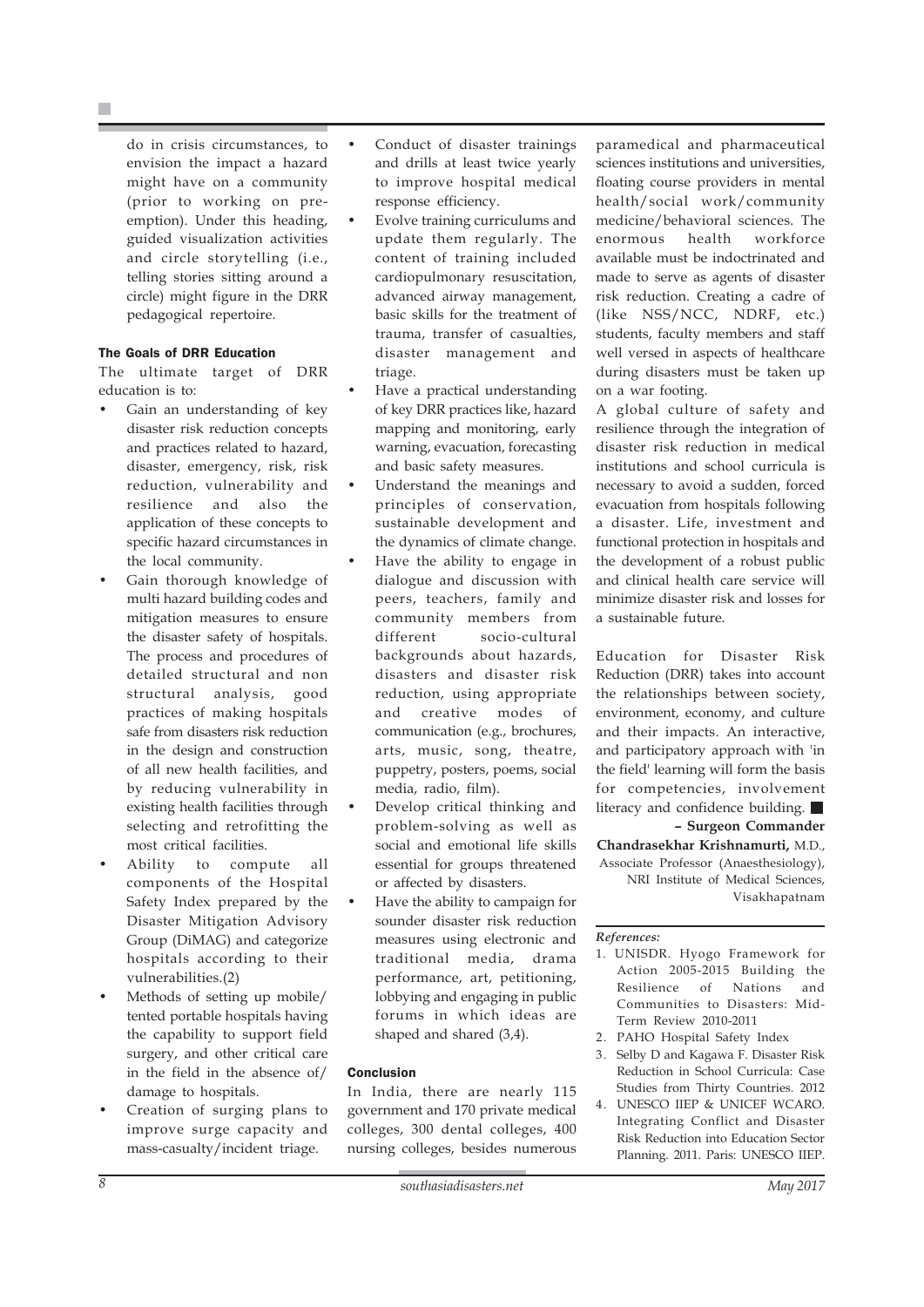### DRR AND HEALTH

### Training and Capacity Building for Nurses for Hospital Preparedness

Disasters can be natural or man-made, range from localised events to large-scale public health emergencies. The occurrence of a disaster is unpredictable and may result in chaos, mass casualties and destruction of property with devastating long-term social, physical, psychological, environmental and economic consequences that affect the health of a population and strain the capacity of the healthcare system. Globally, there has been a steady increase in the magnitude and frequency of disasters and public health emergencies in recent years. In the last decade, there has been an estimated 60% increase in disasters worldwide in which an estimated two million people lost their lives, 4.2 million were injured, 33 million were left homeless and three billion were otherwise affected.

Preparedness for disasters is a dynamic process. Disaster preparedness involves planning and preparation to effectively respond to any disaster situation. This includes implementing capacity development, coordinating the participation of responsible organizations, individuals and volunteers, and ensuring that all

personnel are equipped for response. Capacity building efforts aim to develop the professional skills or societal infrastructures within a community or organization that are needed to reduce the level of risk.

Hospitals would be among the first institutions to be affected during disaster and must continue to function when an emergency event occurs. Because of the heavy demand placed on their services at the time of a disaster, hospitals need to be prepared to handle such an unusual workload. With the increasing global frequency of disasters, the call for disaster preparedness training needs to be reinforced. Nurses form the largest group of the healthcare workforce and are often on the frontline in disaster management. Therefore, nurses should be adequately equipped with the knowledge and skills to respond to disasters, starting from their preservice training to their in-service professional training.

Preparedness of disasters demand concrete plans for management. The International Council of Nurses (ICN) Disaster Management Continuum Model has four main



security and other issues. The key *Disaster preparedness and drill at Base hospital Kantale, Sri Lanka.*

components: mitigation, preparedness, response and recovery. The aim of the model is to reduce the impact on lives and infrastructure, enhance recovery and build community resilience to disasters. The Hyogo Framework for Action, which has been endorsed by the United Nations General Assembly, highlights strengthening disaster preparedness at all levels as a priority for effective disaster management.

In a crisis, health care managers must respond rapidly and effectively to maintain or restore access to health care for the affected population. This necessitates a well documented and tested hospital disaster management plan (HDMP) to be in place in every hospital. The main objective of (HDMP) shall be to optimally prepare the staff, institutional resources and structures of the hospital for effective performance in different disaster situations. The HDMP shall be a written document and copies of the same shall be made available to all staff in the hospital. It shall have comprehensive, actionable plans for disaster Preparedness, Response and Recovery corresponding to the Pre Disaster Phase, Disaster Phase and Post Disaster Phase respectively.

In addition to having a well documented HDMP in place, it is prudent to have regular drills to test the hospital's DMP. The drills may be hospital disaster drills, computer simulations and tabletop or other exercises. Hospital disaster drills should test various components viz incident command, communications, triage, patient flow, drugs and consumables stock, reporting,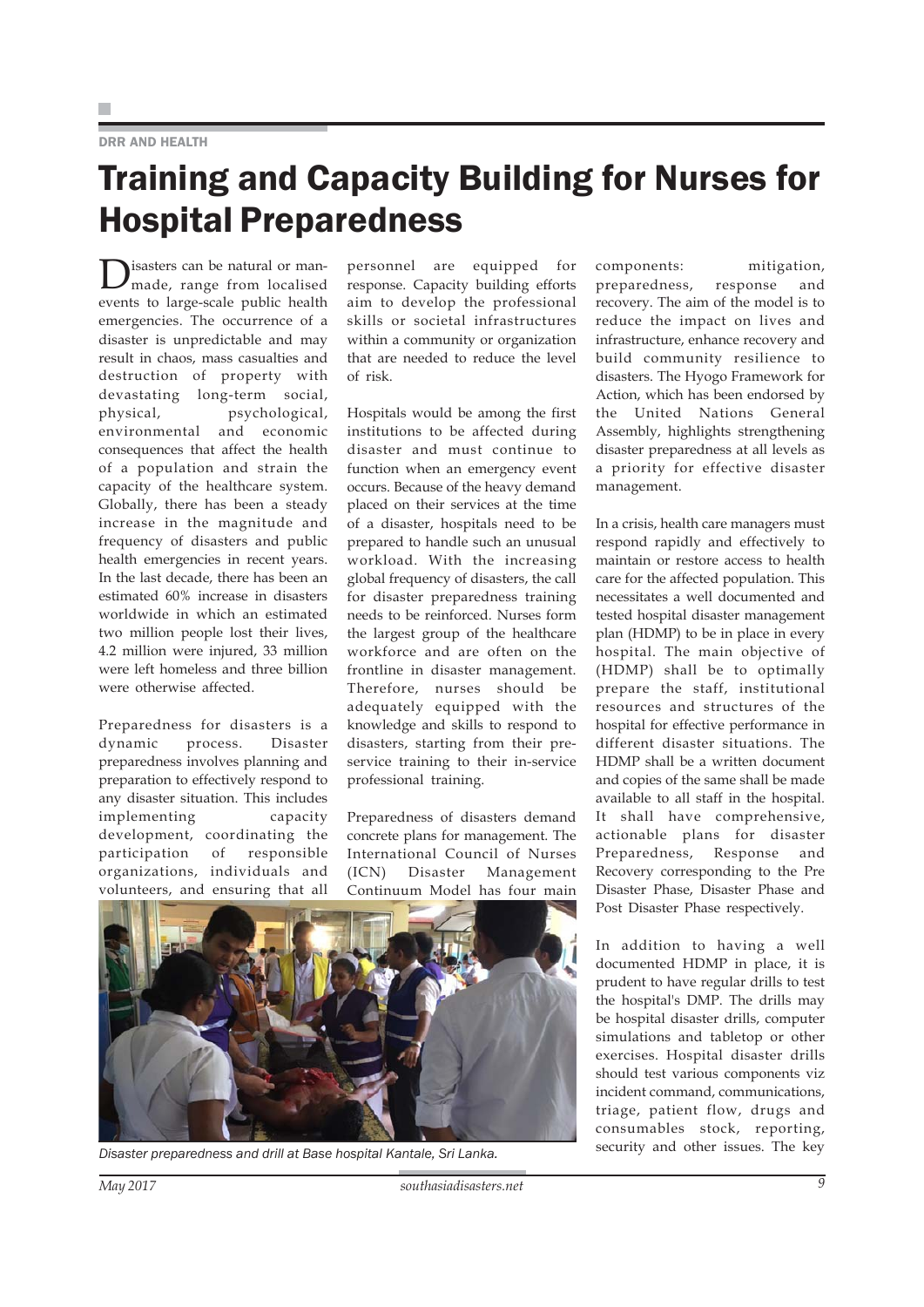hospital personnel should be trained to implement a formal incident command system, which is an organized procedure for managing resources and personnel during an emergency.

Secondary triage also may be necessary within the hospital, as demands on the system grow. Hospital DMP should consider the possibility that a hospital might need to evacuate partially or wholly, quarantine, or divert incoming patients. For example, in the event of flooding, the ground floor services may need shifting to higher floors or a make shift operation theatre may be needed. Spare capacities for such contingencies should be included in the HDMP.

While responding to a mass casualty event, the goal of the health and

medical response is to save as many lives as possible. Rather than doing everything possible to save every life, it will be necessary to allocate limited resources in a modified manner to save as many lives as possible.

**– Mrs. Sanghamitra Sawant,** Assistant Secretary General, Trained Nurses Association of India, Greater Noida, Uttar Pradesh

### *References:*

- 1. Hospital Preparedness for Mass Casualties, Final Report, by the American Hospital Association with the support of the Office of Emergency Preparedness, U.S. Department of Health and Human Services, August 200; accessed 2006, April 3.
- 2. Hsu EB, Jenckes MW, Catlett CL, Robinson KA, Feuerstein CJ, Cosgrove SE, et al . Training of Hospital Staff to Respond to a Mass Casualty Incident. Summary, Evidence Report/Technology Assessment No. 95. (Prepared by The Johns Hopkins University Evidence based Practice Center.) AHRQ Publication No. 04-E015-1. Rockville, MD: Agency for Healthcare Research and Quality. April 2004; accessed 2006, April 3.
- 3. Guidelines for Hospital Emergency Preparedness Planning, GOI -UNDP DRM Program 2002-2008) MHA
- 4. Joint Commission on Accreditation of Healthcare Organizations. Comprehensive Accreditation Manual for Hospitals: The Official Handbook. Joint Commission Resources: Oakbrook Terrace, IL; 2003. p. EC-21.
- 5. WHO/WPRO (200\_). Toolkit: vulnerability analysis in health care facilities. Regional Training Course on Mass Casualty Management and Hospital Preparedness. Manila, Philippines.
- 6. Altered Standards of Care in Mass Casualty Events. Prepared by Health Systems Research Inc. under Contract No. 290- 04-0010. AHRQ Publication No. 05-0043. Agency for Healthcare Research and Quality: Rockville, MD; 2005: p. 7-13; accessed 2006, April 3.
- 7. Joint Commission on the Accreditation of Healthcare Organizations. "Standard EC.1.6: Emergency Preparedness Plan."
- 8. Cook L. Hospital disaster drill game: a strategy for teaching disaster protocols to hospital staff. J Emerg Nurs 1990;16:269- 73. [PUBMED]
- 9. Levi L, Bregman D, Geva H, Revach M. Hospital disaster management simulation system. Prehosp Dis Med 1998;13:29- 34. [PUBMED]
- 10. National Disaster Management Authority, November 2007, Guidelines on Medical Preparedness and Mass Casualty Management, GoI.



### Demonstrations

Practical exercises and live demonstrations are at the core of AIDMI's capacity building exercises. Such exercises help the participants to implement the ideas they learn during the theoretical sessions. These photos show an AIDMI team member explaining the 'Fireman's Lift', one of the important and commonly used rescue technique, during the session on formation of Search and Rescue Team at Udalguri, Assam.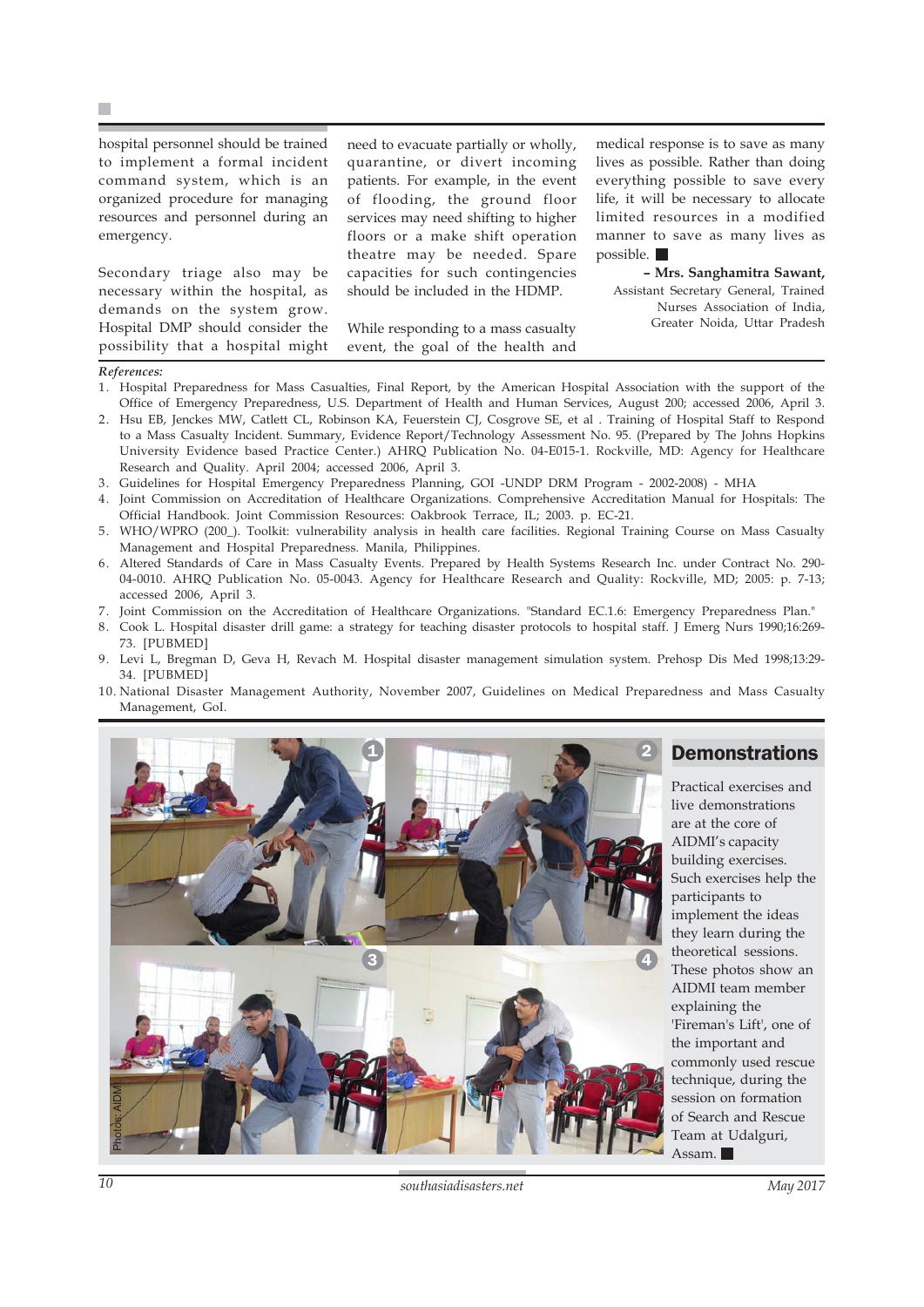### DRR AND CCA

### Resilience to Disaster and Climate Risks in Education

The demand and debate for mainstreaming climate change adaptation and disaster risk reduction in to key development sectors has potentially seen the most rapid expansion over the past decade. The recently promulgated global frameworks be it the Sendai Framework, the Sustainable Development Goals or the Paris climate agreement, have equally voiced the concern for having an integrated approach to disaster risk reduction (DRR) and climate change adaptation (CCA) across sectors.

Education is taken as a key sustainable development indicator and the need to scale up and mainstream CCA and DRR in the education sector is imminent and unavoidable even at the local administrative levels, as it is a key policy and planning strategy for increasing children's capacity to become agents of change and enhancing their resilience to climate change and disasters. A quality education can play a crucial role in addressing socio-economic disparities that are exacerbated by climate change and disaster risk and to achieve sustainable development.

Since children are one of the hardest hit demographic group by climate change and disasters, their rights need to be protected. According to the World Health Organization (WHO), mitigating environmental risks could save the lives of 4 million children every year. Thus, inclusion of DRR and CCA in education will contribute in enhancing children's resilience in the face of climate change and disasters. Girls, boys and women are typically the most affected due to climate change and

disasters. Thus, children need to prepare for, cope with and thrive in such complex environments.

The major benefit of mainstreaming DRR and CCA in education can also serve communities through school children. After access to quality education they can also share the information with their families and neighbours and this will increase resilience and also develop a culture of safety. This will empower the whole community and contribute to its ability to reduce risk and to adapt and secure more stable and sustainable livelihood strategies. Ultimately, quality education contributes to reducing the poverty that is linked to environmental degradation and disasters.

There is increasing evidence in Assam that students of all ages can actively study and participate in school safety measures on the one hand, and can work with teachers and other adults in the community towards minimizing disaster and climate risk on the other. The participatory tools have been developed and applied in both the components with the hazard context of Assam.

The state authorities and education department can effectively reach out to schools and educational institutions and protect them as well as getting a contribution from them in integrated DRR CCA in the education sector to achieve greater community resilience. So far pilot projects by state and national authorities have provided useful lessons to design and implement district wide programme on school safety.

For capacity development, education sector is providing crucial services in terms of DRR CCA such as large human resource and infrastructure support from the state to local levels, volunteer support from NCC/NSS and scouts. However, these services and platforms need to be strengthened to get maximum advantages for making Assam safe from disaster and climate risk.

The educational institutions and department must ensure that their infrastructures are multi-hazard resilient. It requires widespread investment in capacity development by disaster management and the education sector on infrastructure services where each mason is trained for safe construction, engineer staff is trained for retrofitting techniques, technical consultant can audit and monitor infrastructure resilience needs and the policy planners are able to allocate sufficient resources for resilience of infrastructure.

The capacity building and training actions with and for teachers, NCC/ NSS and scouts and guides volunteers in DRR CCA is an important area to capitalize upon. The sector can provide tremendous opportunities for DRR and CCA that contribute to the sustainable development in the long term. The trained resources from education sector can build the widespread impact to reducing disaster and climate risk and also contribute in the climate change mitigation aspects.

The state already had experience of the NSSP pilot project, district wide school safety trainings, and pilots, etc. Now there is a need to emphasize upon massive roll-out reaching